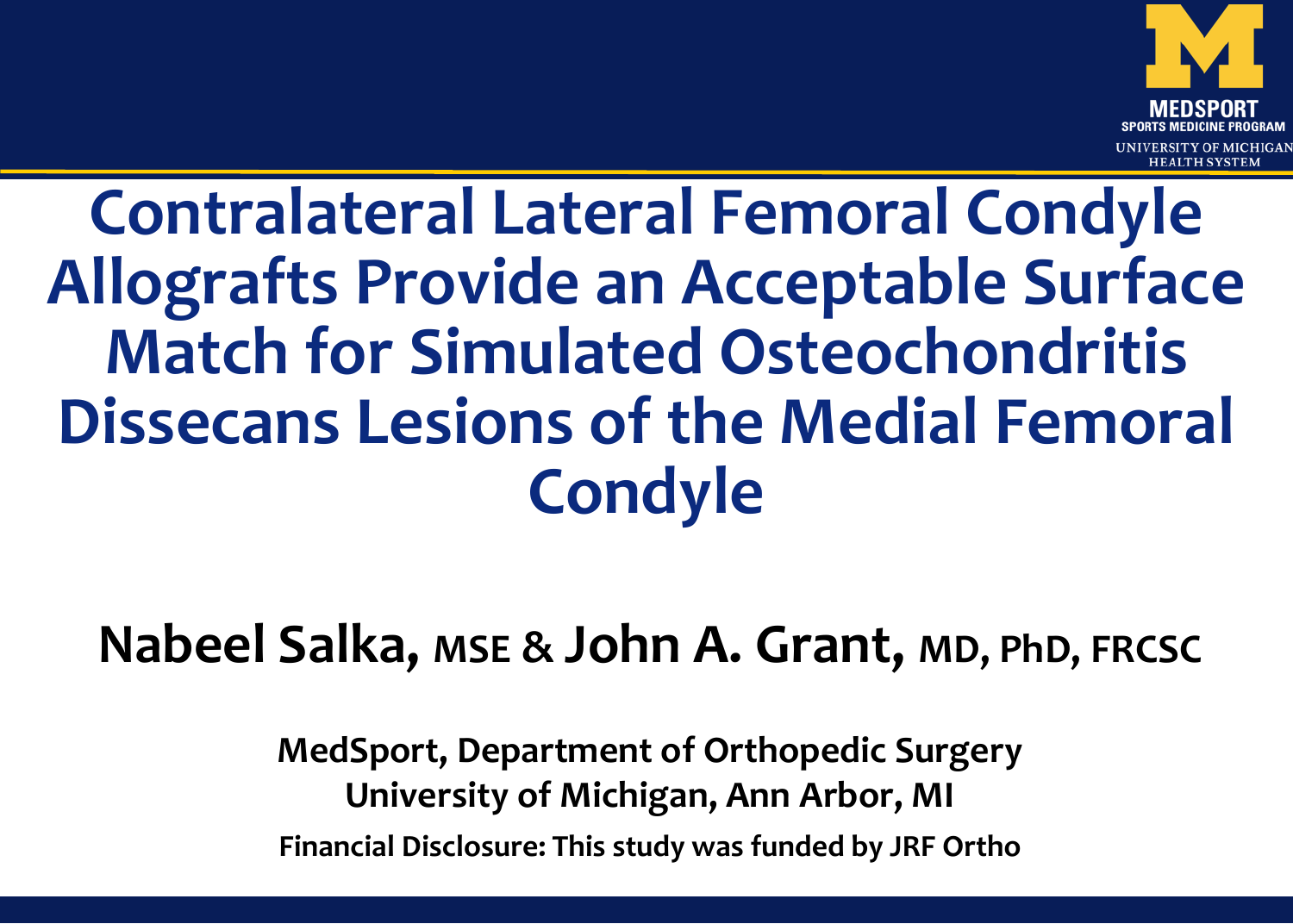## **Purpose**



- Osteochondritis dissecans (OCD) of the knee is a common musculoskeletal injury in young active patients characterized by the separation of cartilage and subchondral bone from the surrounding bone.[1]
- Osteochondral allograft transplant is an effective treatment for large unrepairable lesions. [2]
- 70% of allograft requests are for medial femoral condyles (MFC) while there are ~25% more LFC grafts available for use.
- Prior work has found that contralateral LFC allografts provide an acceptable geometric match to the native MFC (within 1mm proud/sunken) [4].
- An acceptable geometric match has been linked to restoration of physiologic contact stresses at the joint. [5]
- Current models of osteochondral damage, however, position the defect at the center of the condyle, whereas the "classic" OCD lesion (70% of cases) is on the posterolateral region of the MFC where the condylar curvature abruptly changes. [6]
- **Study Objective:** To determine whether any difference exists in the ability of location-matched ipsilateral MFC and contralateral LFC allografts to match the surface geometry of the native MFC in the classic OCD lesion location.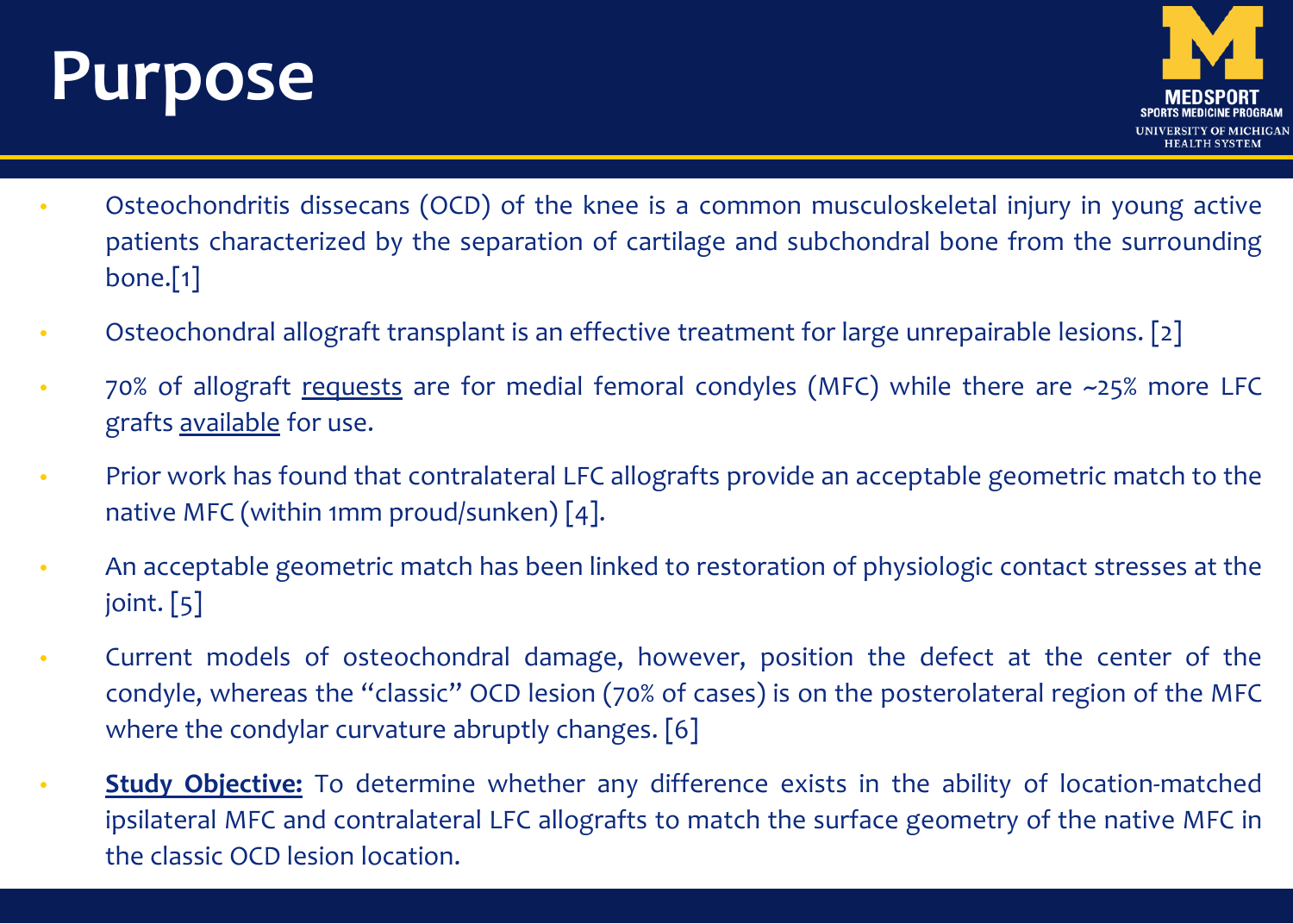# **Methods and Materials**



**Figure 3**

### Ten groups of size-matched cadaveric recipient MFC, donor MFC, donor LFC (IRB exempt)

- 1. Mark location of the 20mm "defect" in recipient condyle **(Fig. 1)**
- 2. Nano-CT scan recipient condyle
- 3. Create 20mm osteochondral defect socket **(Fig. 2)**
- 4. Harvest allograft plug from randomly selected size-matched donor (MFC/LFC)
- 5. Trim allograft plug to fit socket
- 6. Press-fit allograft **(Fig. 3)**
- 7. Nano-CT scan with allograft
- 8. Repeat the process for the other allograft

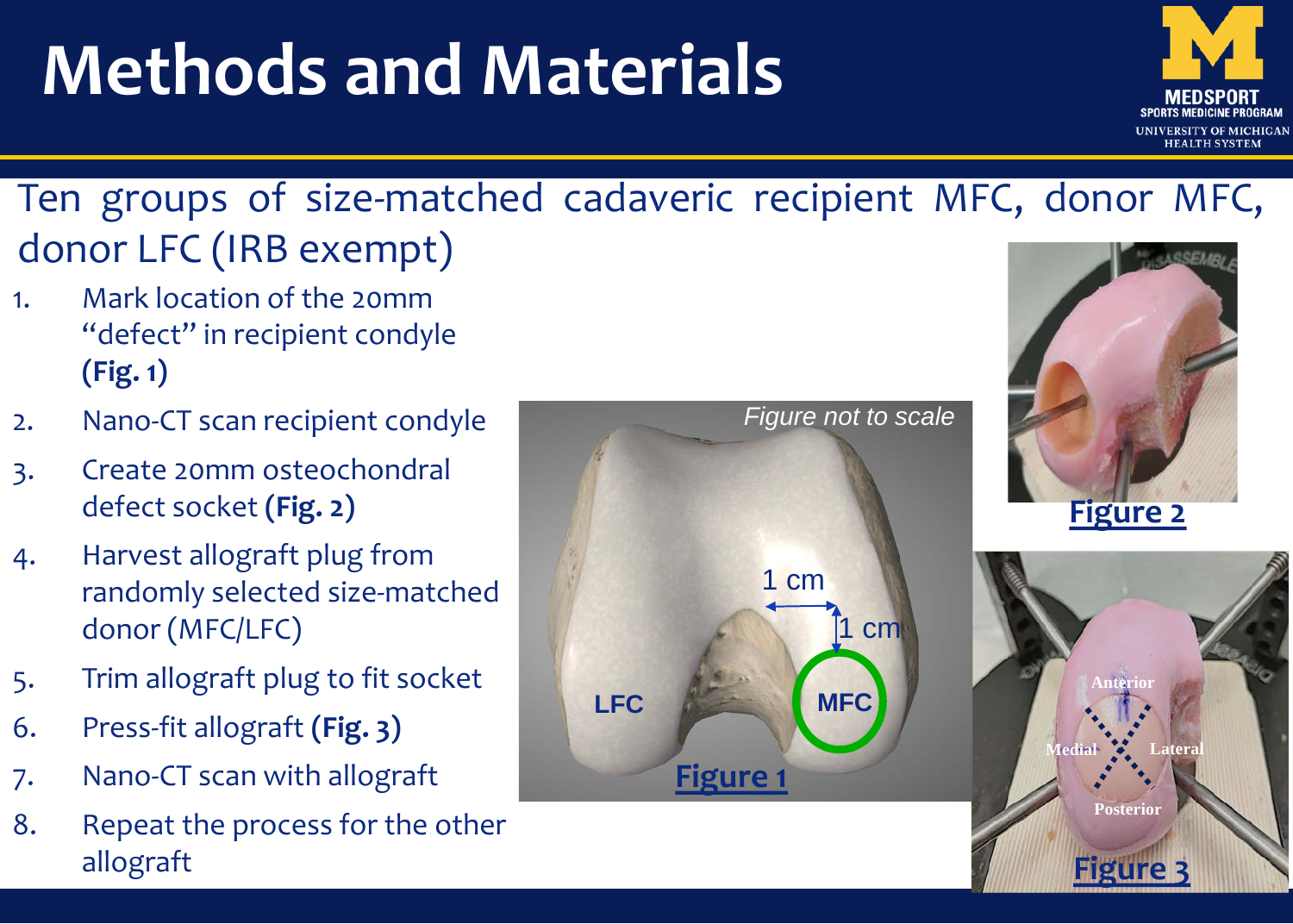# **Methods and Materials**



### **Step-Off Height Analysis**



#### **Figure 4**

### **Surface Deviation (dRMS)**



**Figure 5:** Regions of the plug elevated relative to the native surface are in yellow, flush regions are in green, sunken regions are in blue

- Circumferential step-off height (allograft vs surrounding native cartilage at 3° increments, in mm; **Fig. 4**), and surface height deviations (allograft vs native cartilage surface, in mm at ~3000 surface points; **Fig. 5**) were measured
	- Reported as the root mean squared ( $h_{RMS}$ ,  $d_{RMS}$ ) value to negate offsetting measures of proud and sunken areas.
- %Circumference (%C<sub>proud</sub>, %C<sub>sunk</sub>) and %Area (%A<sub>proud</sub>, %A<sub>sunk</sub>) proud and sunken were also calculated for each quadrant
	- Deviations of ≤1mm were deemed acceptable.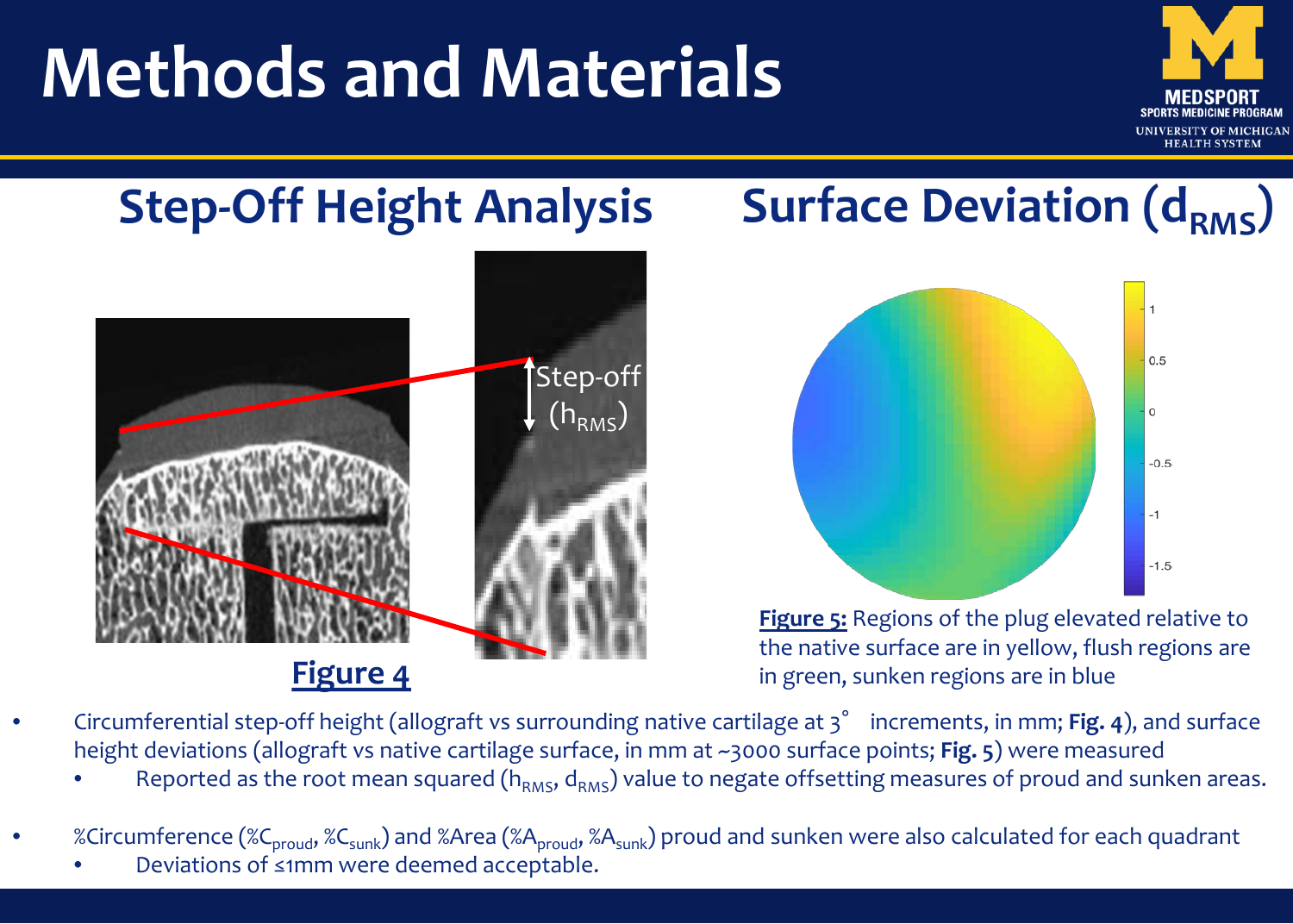## **Results**



**Figure 6: (A)** Step-off height (h<sub>RMS</sub>, mm) and (B) surface deviation  $(d<sub>RMS</sub>, mm)$  were not significantly affected by plug type or location.

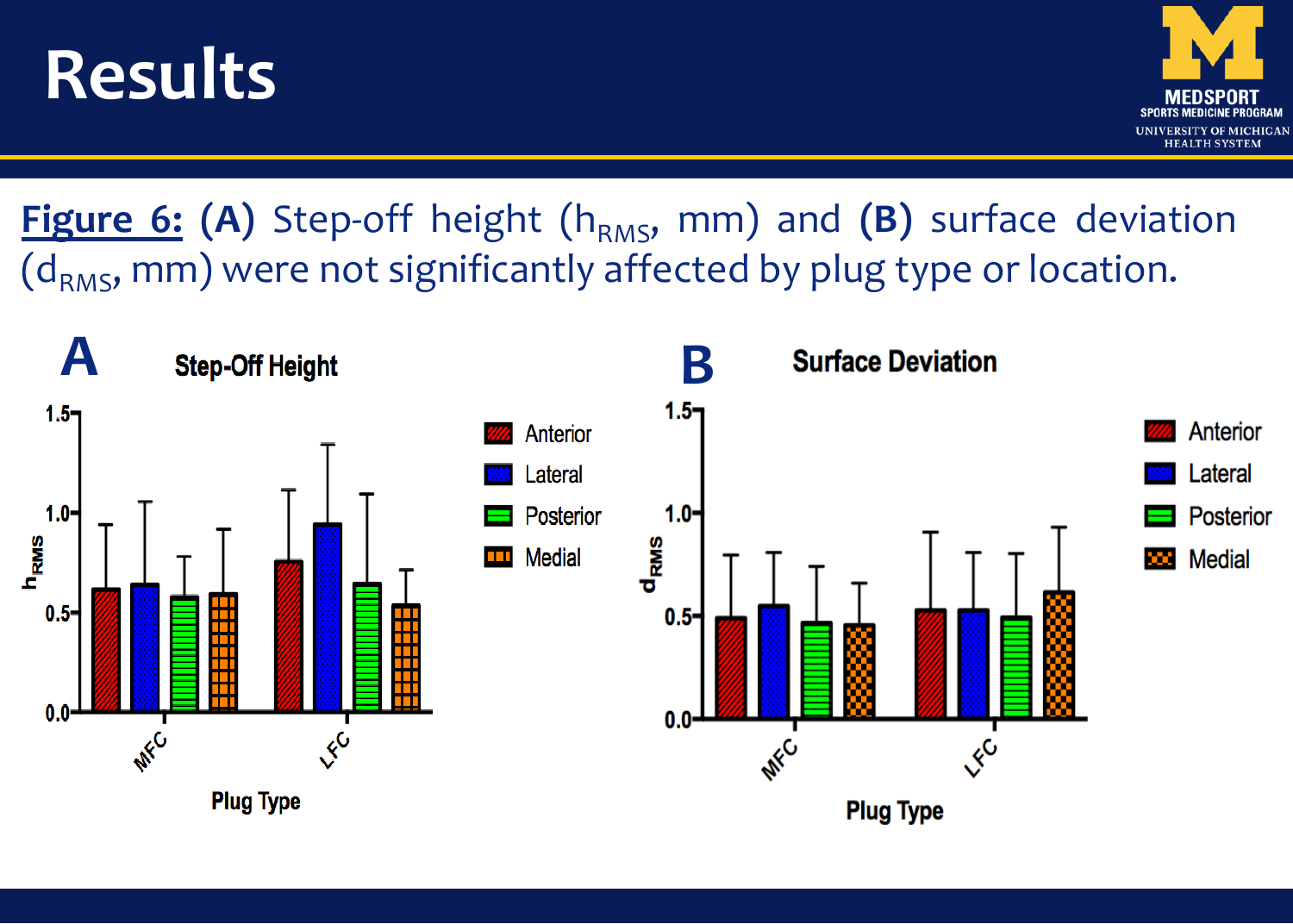## **Results**



- Lateral quadrant of the LFC was more proud than all other quadrants ( $*$  is significantly different from  $t$ )
- No differences between MFC and LFC in %C<sub>sunk</sub>, %A<sub>proud</sub>, %A<sub>sunk</sub>.
	- Data presented as mean  $\pm$  SD (mm)

| <b>MFC</b>      |               |                  |         |                                                                                                                                                             | <b>LFC</b>      |               |                                                                                                                                                                                                                                              |                                                                                                                                                                       |                 |
|-----------------|---------------|------------------|---------|-------------------------------------------------------------------------------------------------------------------------------------------------------------|-----------------|---------------|----------------------------------------------------------------------------------------------------------------------------------------------------------------------------------------------------------------------------------------------|-----------------------------------------------------------------------------------------------------------------------------------------------------------------------|-----------------|
| <b>Anterior</b> | <b>Medial</b> | <b>Posterior</b> | Lateral | <b>Total</b>                                                                                                                                                | <b>Anterior</b> | <b>Medial</b> | <b>Posterior</b>                                                                                                                                                                                                                             | Lateral                                                                                                                                                               | <b>Total</b>    |
|                 |               |                  |         |                                                                                                                                                             |                 |               |                                                                                                                                                                                                                                              | <b>1.67 ± 5.20</b> 2.42 ± 7.64 2.00 ± 3.20 2.42 ± 7.64 2.00 ± 5.26 <sup>t</sup> 3.3 ± 4.22 <sup>t</sup> 0.00 ± 0.00 <sup>t</sup> 28.0 ± 26.1 <sup>*</sup> 8.08 ± 6.89 |                 |
|                 |               |                  |         |                                                                                                                                                             |                 |               | <b>18.</b> 0 ± 27.9 17.7 ± 31.9 7.00 ± 15.3 11.0 ± 24.7 13.4 ± 17.9 26.0 ± 33.1 3.67 ± 7.77 16.7 ± 36.0 4.67 ± 7.06                                                                                                                          |                                                                                                                                                                       | $13.2 \pm 14.5$ |
|                 |               |                  |         | <b>18 A proud</b> $4.38 \pm 13.2$ <b>0.00</b> $\pm$ <b>0.00 0.00</b> $\pm$ <b>0.00 7.12</b> $\pm$ <b>11.8 3.16</b> $\pm$ <b>5.28 2.21</b> $\pm$ <b>4.52</b> |                 |               | $15.1 \pm 23.1$ $3.88 \pm 11.7$                                                                                                                                                                                                              | $5.06 \pm 15.2$                                                                                                                                                       | $6.12 \pm 10.6$ |
|                 |               |                  |         |                                                                                                                                                             |                 |               | <b>1.3</b> 2 $\frac{1}{2}$ <b>1.48</b> $\frac{1}{2}$ <b>2.42</b> $\pm$ 7.25 <b>2.20</b> $\pm$ 5.96 <b>9.41</b> $\pm$ 28.2 <b>1.32</b> $\pm$ 3.97 <b>3.63</b> $\pm$ 7.94 <b>9.48</b> $\pm$ 28.1 <b>2.11</b> $\pm$ 4.82 <b>10.1</b> $\pm$ 30.2 | $5.18 \pm 10.5$                                                                                                                                                       | $6.08 \pm 12.1$ |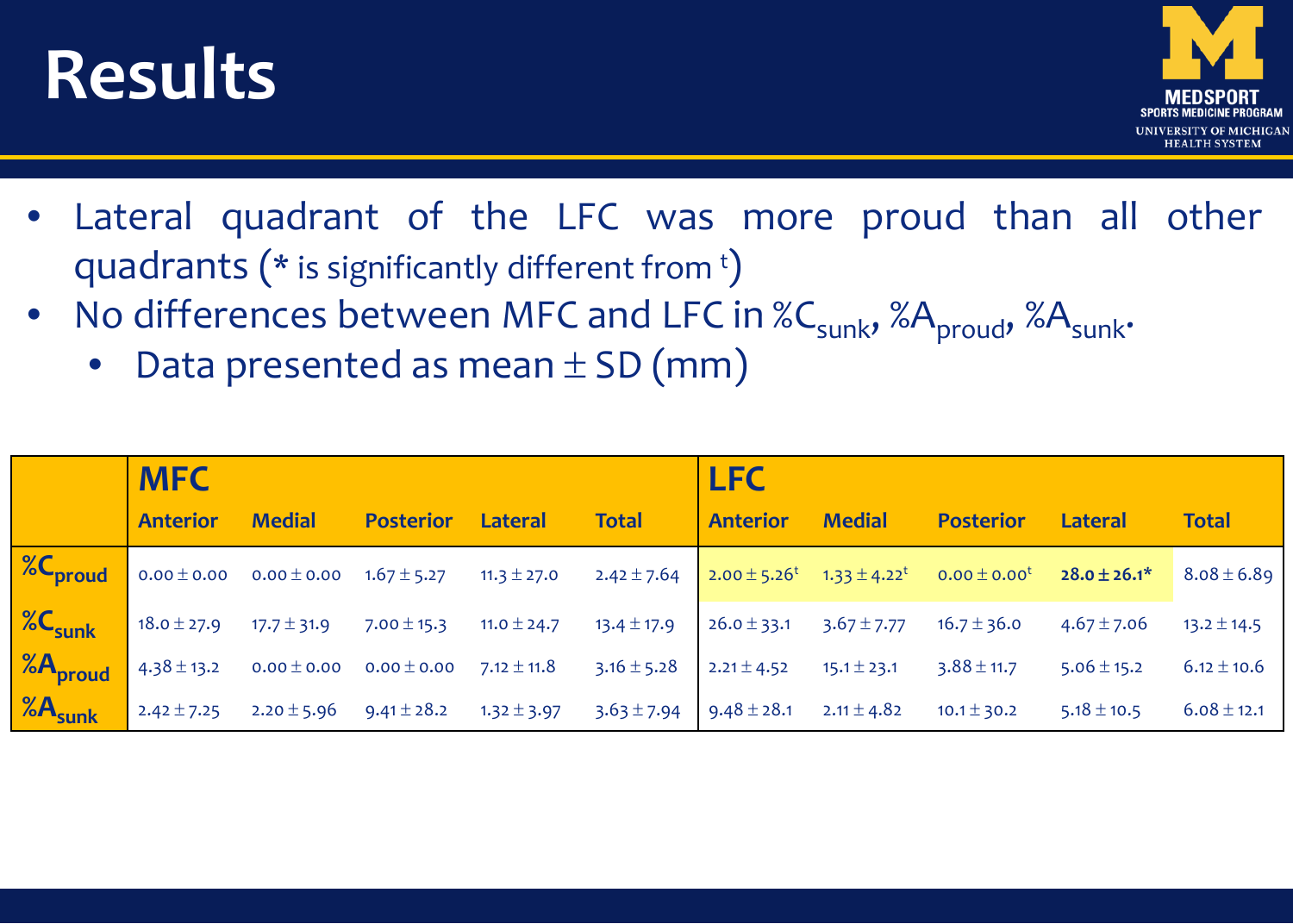## **Results – Surface Height Deviation Maps**







**Figure 7:** 9 subject groups; yellow indicates regions of plug elevation (>1mm) relative to the native condyle, green is flush, and blue indicates regions where the plug is sunken (>1mm) relative to the native condyle.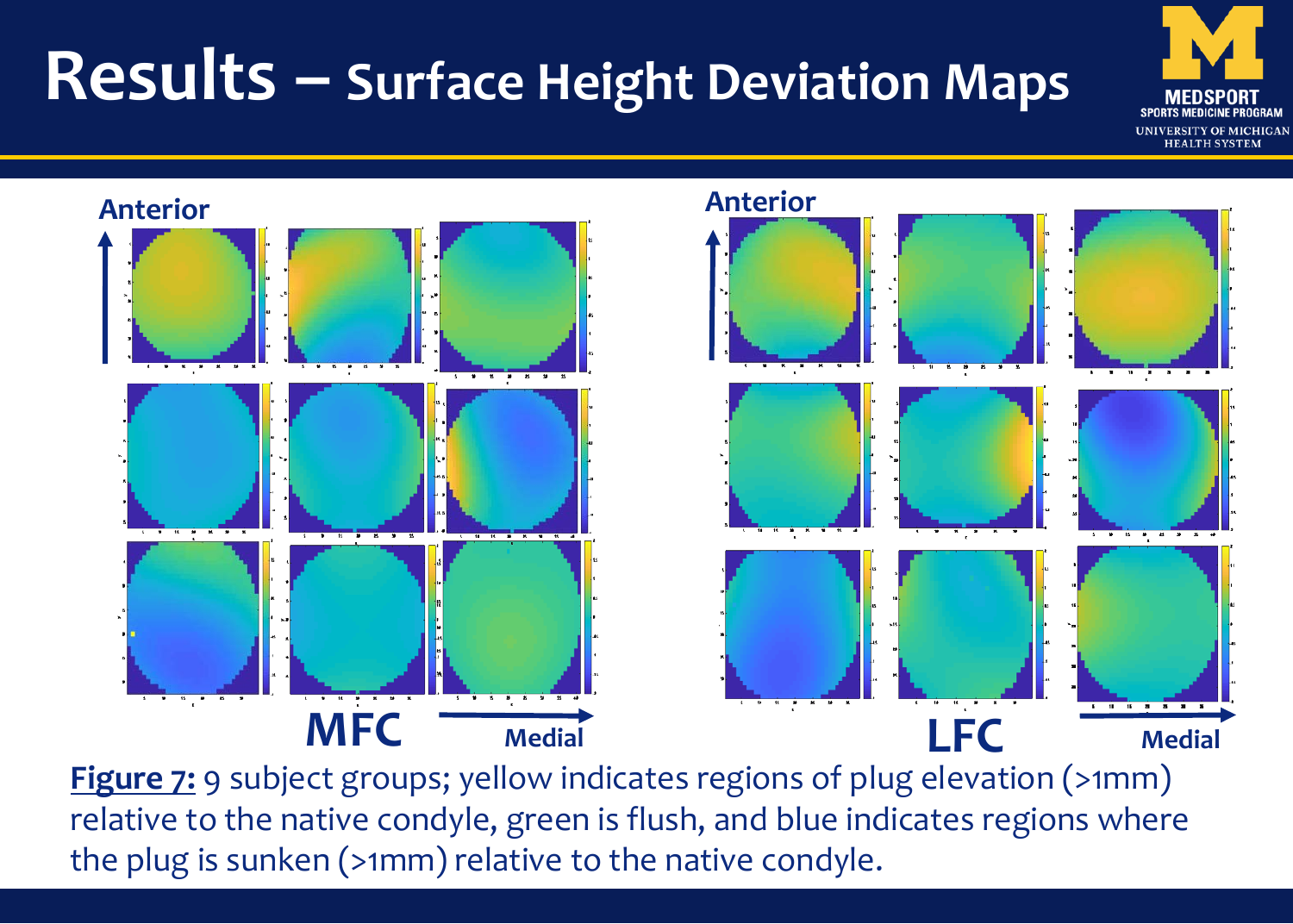# **Conclusions**



- No differences in  $h_{RMS}$  and  $d_{RMS}$  between MFC and LFC allografts
	- No difference in the overall average circumferential step-off height or the overall surface height deviation between MFC and LFC allografts
	- Suggests that contralateral LFC allografts can be as effective as ipsilateral MFC allografts in replicating the surface geometry of the native MFC at the classic site of OCD lesions.
- Significantly elevated  $\mathcal{C}_{\text{prod}}$  in the lateral quadrant of LFC, but not MFC allografts, occurred despite similar average curvature between MFC and LFC condyles [7].
- Significance: The acceptable surface match of LFC allografts to the native MFC surface at the "classic" site of OCD lesions helps address concerns of donor tissue availability when treating these osteochondral lesions.